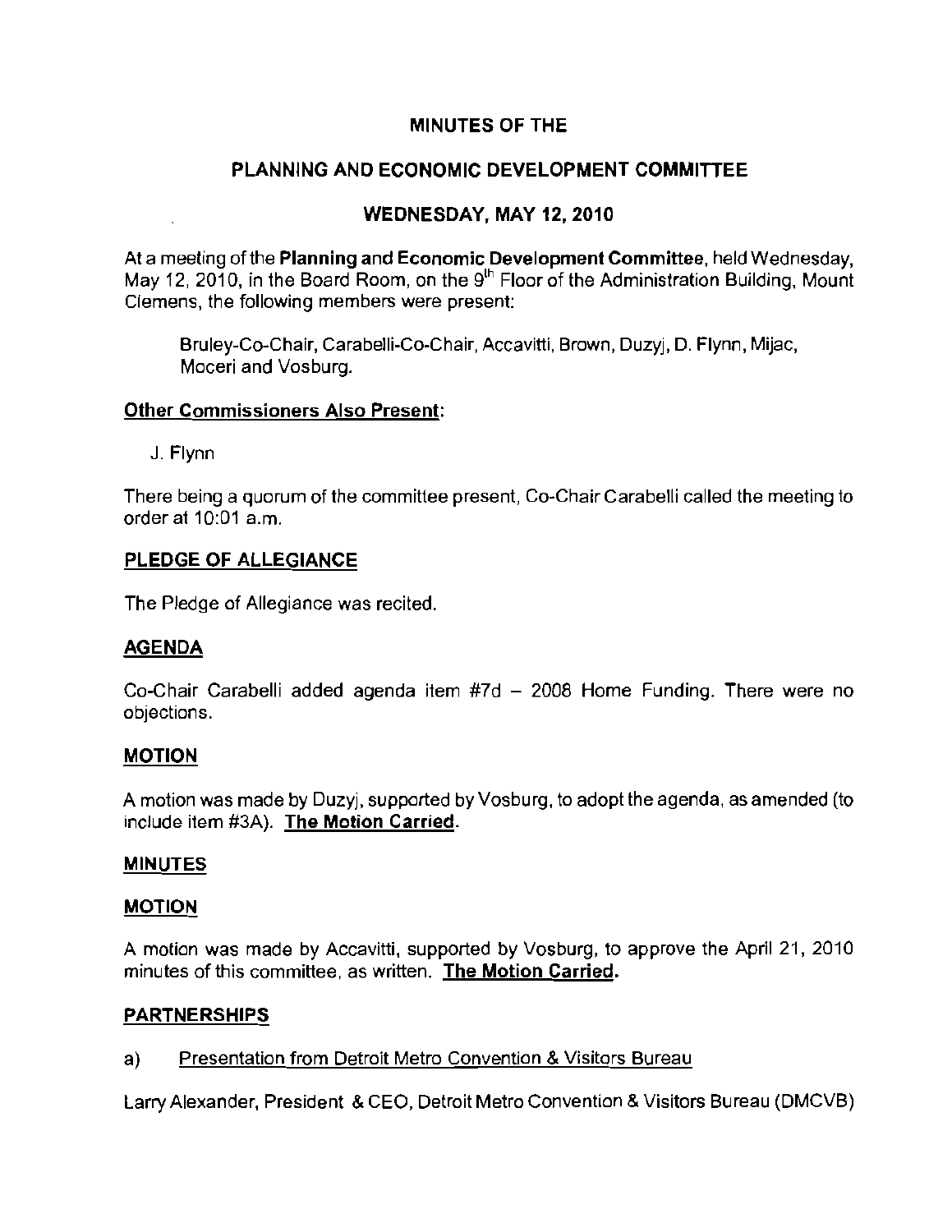briefly addressed the committee. He introduced individuals who would be presenting today: Michael O'Caliaghan, Executive VP & COO, Dave Beachnau, Executive Director, Detroit Metro Sports Commission, and Christopher Baum, Sr. Vice President, Sales & Marketing. It was noted that after the presentations, a 1O-minute film would be shown.

Michael O'Caliaghan updated commissioners on what the DMCVB has been doing in **Macomb County since the last time he was here about two years ago. He spoke about festivals, events, and training sessions. They are hosting seminars, along with the**  Michigan Regional Skills Alliance. He spoke about an upcoming Hospitality Training Program. He left postcards that related to upcoming training sessions.

Dave Beachnau spoke about sporting events that have been brought into Macomb County, upcoming tournaments that will be held in Macomb County, and a couple initiatives they **are working on to bring additional events to the region.** 

Christopher Baum spoke about sales and marketing efforts they have been doing in Macomb County. He held up two posters that were specific to Macomb County and a booklet that was specific to the destination districts. He spoke about the upcoming Autopalooza events. He then spoke about their Film Detroit Division. He noted that there will be 25 to 30 film shootings this summer in the metropolitan area.

A 1O-minute video called, The Detroit Top 10 Undiscovered Locations was shown. It was noted that on March 23<sup>rd</sup> this video was shown to 200 film producers in Hollywood.

### MOTION

A motion was made by Duzyj, supported by Moceri, to receive and file the report from the **Detroit Metro Convention & Visitors Bureau.** 

The following commissioners spoke: Duzyj, Brown, Vosburg and Mijac.

Co-Chair Carabelli called for a vote on the motion and The Motion Carried.

### ECONOMIC DEVELOPMENT

**a) Resolution Supporting Extension of Renaissance Zone in Warren**  (Oshkosh Defense)

Information was distributed by the City of Warren.

### MOTION

A motion was made by Mijac, supported by Accavitti, to adopt a resolution agreeing to forego taxes and extend the Warren Arsenal Industrial District Geographic Renaissance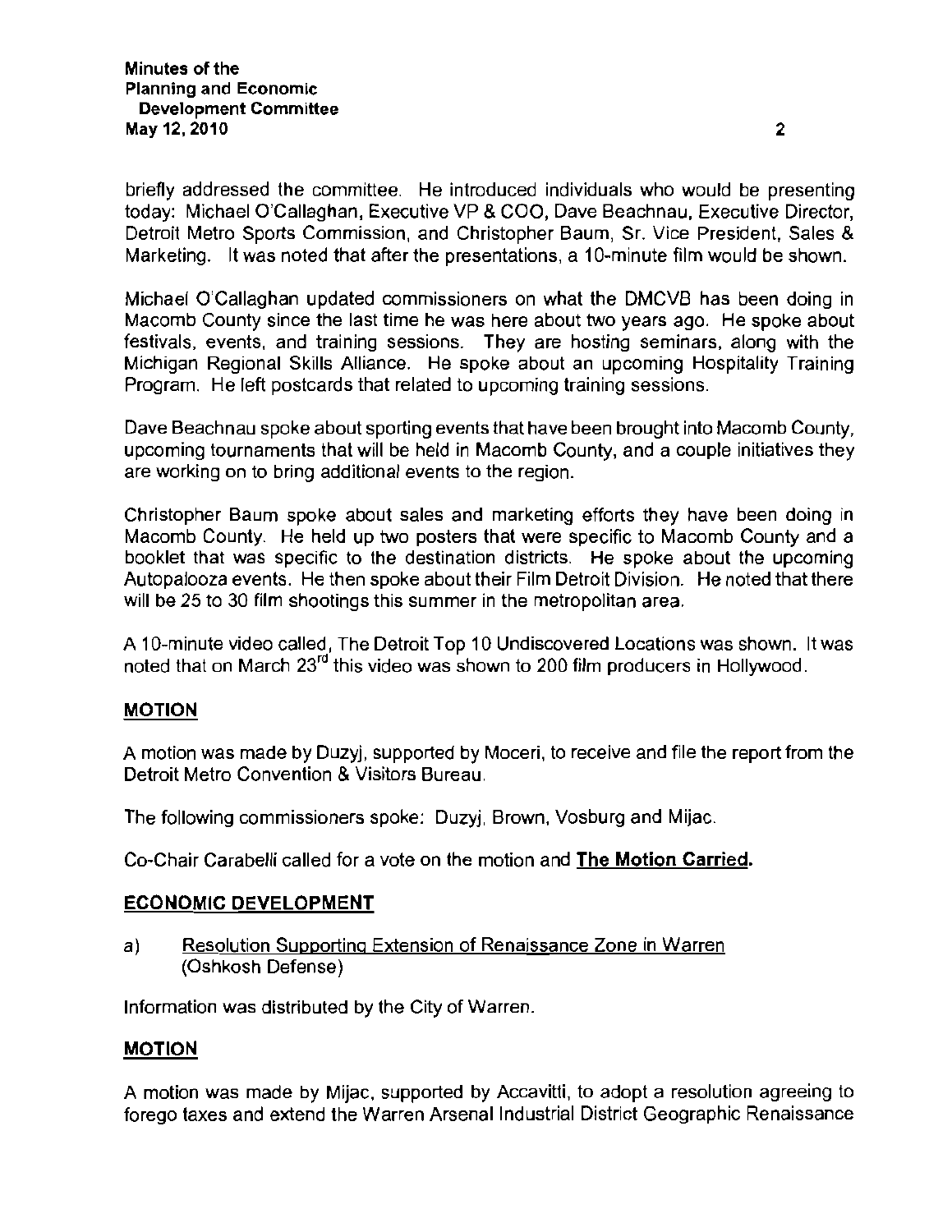Zone at 13-16-426-025 through December 31,2019 (offered by Board Chair). Forward **to the Finance Committee. The Motion Carried.** 

After the vote, Bob Tess introduced the Oshkosh Project team.

Kasey Green, Business Development Manager with the Michigan Economic Development Corporation addressed the committee.

The following commissioner spoke: Carabelli.

# COMMUNITY DEVELOPMENT

# a) Status Report on Neighborhood Stabilization Program

Mike Rozny gave an update on the Neighborhood Stabilization Program.

The following commissioner spoke: Carabelli.

# MOTION

A motion was made by Vosburg, supported by Moceri, to receive and file the status report on the Neighborhood Stabilization Program. The Motion Carried.

b) Authorization to Submit 2010 CDBG & HOME Annual Plan

Information was distributed.

# COMMITTEE RECOMMENDATION - MOTION

A MOTION WAS MADE BY DUZYJ, SUPPORTED BY VOSBURG, TO RECOMMEND THAT THE BOARD OF COMMISSIONERS APPROVE AND AUTHORIZE THE BOARD CHAIR TO SIGN AND SUBMIT TO HUD: 1) THE 2010 CDBGANNUAL PLAN FOR THE URBAN COUNTY OF MACOMB AND 2) THE 2010 HOME ANNUAL PLAN FOR THE MACOMB HOME CONSORTIUM.

The following commissioners spoke: Bruley and Vosburg.

Co-Chair Carabelli called for a vote on the motion and **THE** MOTION CARRIED.

c) Authorization to Execute Agreements for HOME Funds (Habitat for Humanity)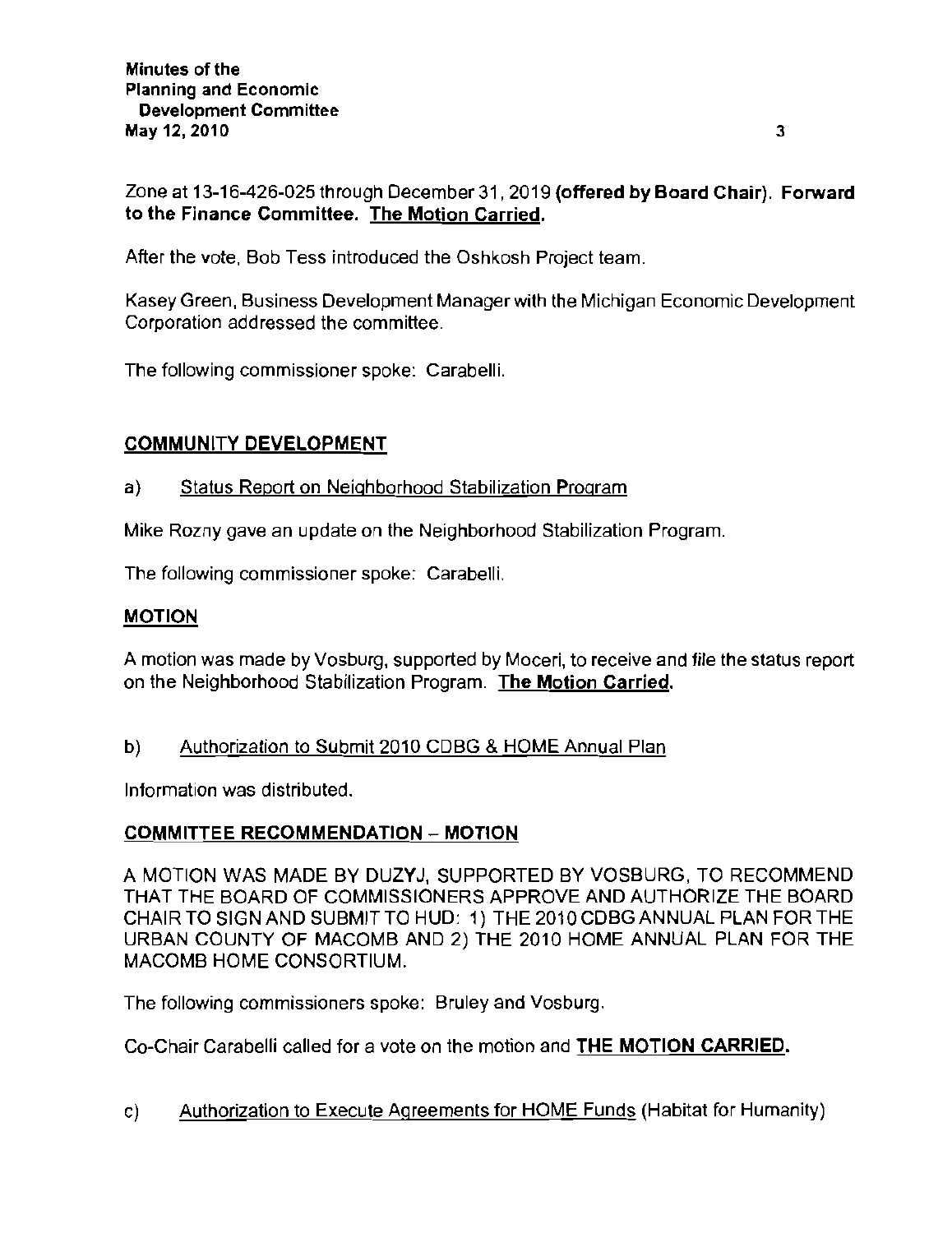### COMMITTEE RECOMMENDATION - MOTION

A MOTION WAS MADE BY MIJAC, SUPPORTED BY D. FLYNN, TO RECOMMEND THAT THE BOARD OF COMMISSIONERS APPROVE AND AUTHORIZE THE BOARD CHAIR TO EXECUTE AGREEMENTS FOR \$248,300 IN HOME FUNDS FOR HABITAT FOR HUMANITY TO ACQUIRE, REPAIR AND SELL HOMES TO LOWER INCOME HOUSEHOLDS IN CLINTON TOWNSHIP AND ROSEVILLE. THE MOTION CARRIED.

### d) 2008 Home Funding

A copy of the resolution sheet, along with a one-page memorandum dated May 10, 2010 from Steve Cassin was distributed.

**Mike Rozny gave an overview of this request.** 

The following commissioner spoke: Carabelli.

### COMMITTEE RECOMMENDATION - MOTION

A MOTION WAS MADE BY DUZYJ, SUPPORTED BY D. FLYNN, TO RECOMMEND THAT THE BOARD OF COMMISSIONERS APPROVE AND AUTHORIZE THE BOARD CHAIR TO EXECUTE AGREEMENTS FOR \$258,511 IN REMAINING COUNTY 2008 HOME FUNDING FOR SPRINGHILL HOUSING CORPORATION TO ACQUIRE, REPAIR AND RENT HOMES FOR DEVELOPMENTALLY DISABLED ADULTS IN THE COUNTY; AND \$50,000 IN REMAINING 2008 HOME FUNDING FOR FAMILY YOUTH INTERVENTIONS, CONTINGENT ON SATISFYING TWO CONDITIONS, TO CONVERT A RENTAL PROPERTY INTO TRANSITIONAL HOUSING FOR YOUTHS AT THE FYI CAMPUS IN MOUNT CLEMENS.

The following commissioners spoke: J. Flynn, Duzyj and Bruley.

Co-Chair Carabelli called for a vote on the motion and THE MOTION CARRIED WITH CARABELLI VOTING "NO."

### COMMUNITY PLANNING

a) Update on County-wide Trail Plan

John Crumm gave an update on the overall project. He spoke about activities that are being generated out of completion of the trails.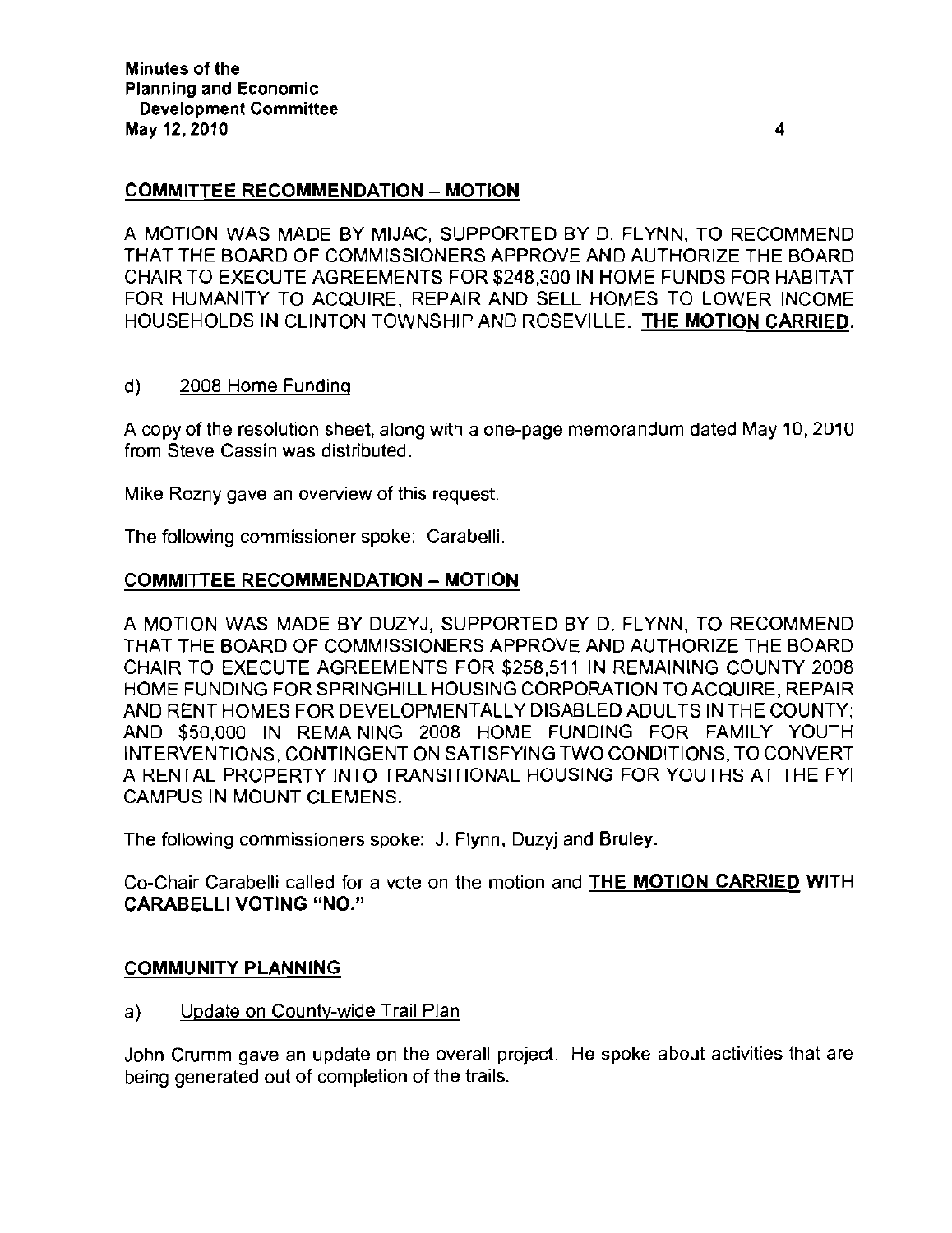### MOTION

A motion was made by Vosburg, supported by Moceri, to receive and file the report on the County-wide Trail Master Plan.

The following commissioners spoke: Bruley, Vosburg and Carabelli.

Co-Chair Carabelli called for a vote on the motion and The Motion Carried,

### MARKETING & PROMOTION

a) Update on Film Macomb

A handout was distributed.

### MOTION

A motion was made by Vosburg, supported by D. Flynn, to receive and file the report on Film Macomb. The Motion Carried.

### ADMINISTRATIVE

**a) Update on Economic Development Specialist Positions** 

**Steve Cassin gave an update on the Lake St. Clair Economic Development Specialist position.** 

**The following commissioner spoke: Bruley.** 

### MOTION

A motion was made by Mijac, supported by Vosburg, to receive and file the update on the **Economic Development Specialist positions. The Motion Carried.** 

### ECONOMIC DEVELOPMENT EVENTS

| • May 18          | Business Plans: Nuts & Bolts               | <b>SBTDC</b> |
|-------------------|--------------------------------------------|--------------|
| $\bullet$ May 19  | <b>Fundamentals of Finance</b>             | <b>SBTDC</b> |
| $\bullet$ May 26  | <b>Fundamentals of Marketing</b>           | <b>SBTDC</b> |
| $\bullet$ June 9  | <b>Fundamentals of Starting a Business</b> | <b>SBTDC</b> |
| $\bullet$ June 16 | Fundamentals of Writing a Business Plan    | <b>SBTDC</b> |